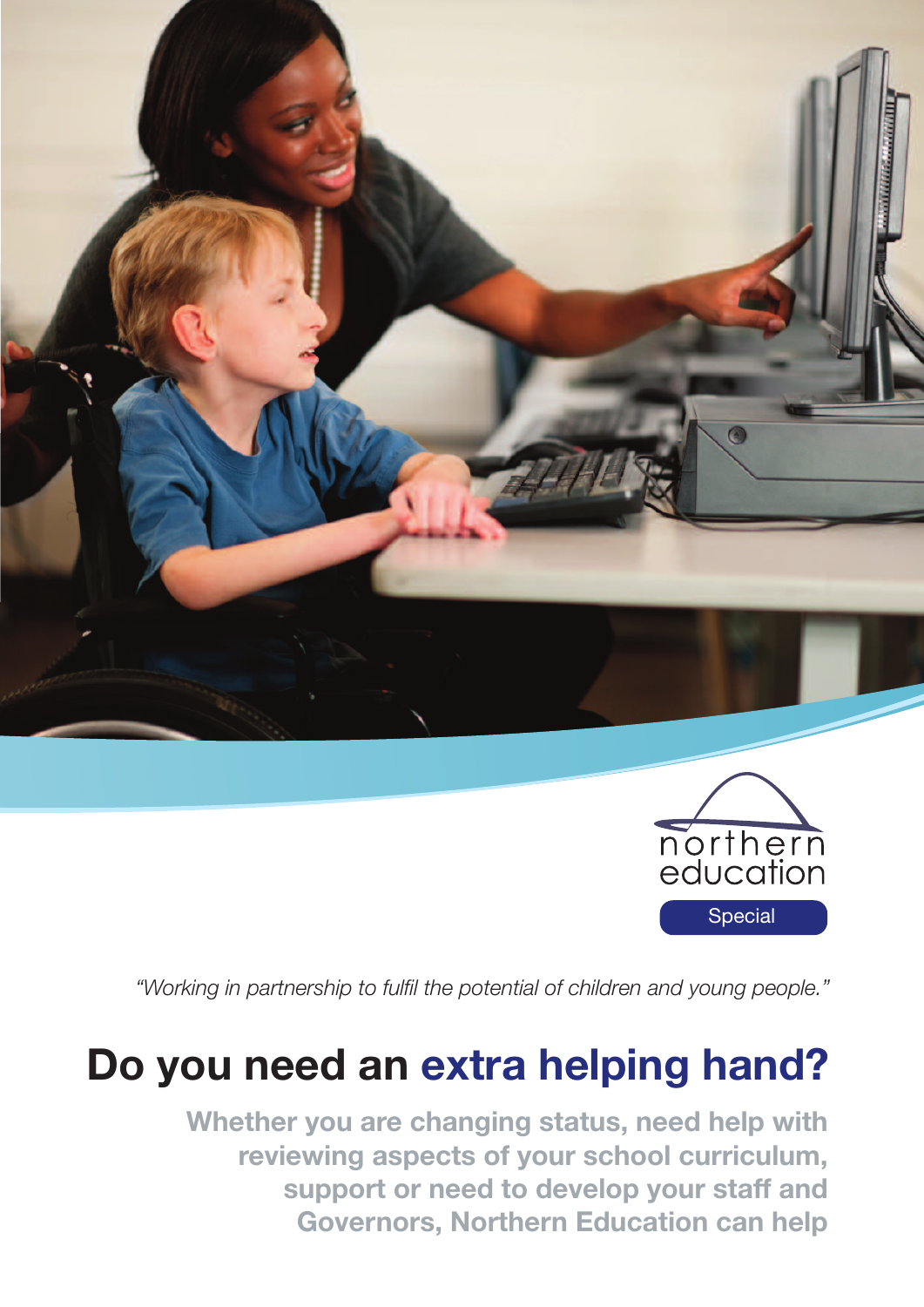

# **Change of Status**

Are you considering a change to Federation, Trust, Teaching School or Academy School Conversion? If so Northern Education can help you through all stages of the process with comprehensive advice and support. Any change in status requires the services of a range of professionals outside of the teaching profession. We can provide those people to guide you through and deliver high quality services.

### **Reviews**

Do you want an aspect of provision reviewed or the whole school/college? We can help. We can meet your needs with a team of special educational needs professionals with skills in reviewing, self evaluation and inspection processes. Whatever your requirements are we can customise support to meet them. Our reviews will be structured to ensure they are developmental for school/college staff. If needed, the rigour of the Ofsted framework can be applied to evaluate school/college performance and support self evaluation. We can facilitate and review partnership work, forge development opportunities and support sustainable effective management. We can support you in building coalitions of common purpose with multiagency teams, the business sector and 3rd sector organisations to add more capacity and added value.

## **Brokered Services**

Our range of brokered support services can be of enormous benefit to you. They are designed to support the smooth, efficient and effective running of your school/college to ensure all systems are in peak condition. This support is provided by experts in their own fields with a wealth of experience and knowledge.

# **Leadership**

We are dedicated to helping leaders become highly effective and efficient throughout their schools/colleges. We will work with you to ensure effective teaching and learning is taking place and behaviour for learning is positive. Our Special Educational Needs Associates have outstanding records as leaders themselves and all have worked in a variety of contexts and can demonstrate their significant impact on a range of schools/colleges. We have a nationally recognised expertise in 'supportive intervention.' Working with school/college leaders and leadership team members, including Governors, we identify the most appropriate strategies and systems to improve performance. We offer executive coaching and support to develop effective Governance in world class organisations. Can we help you?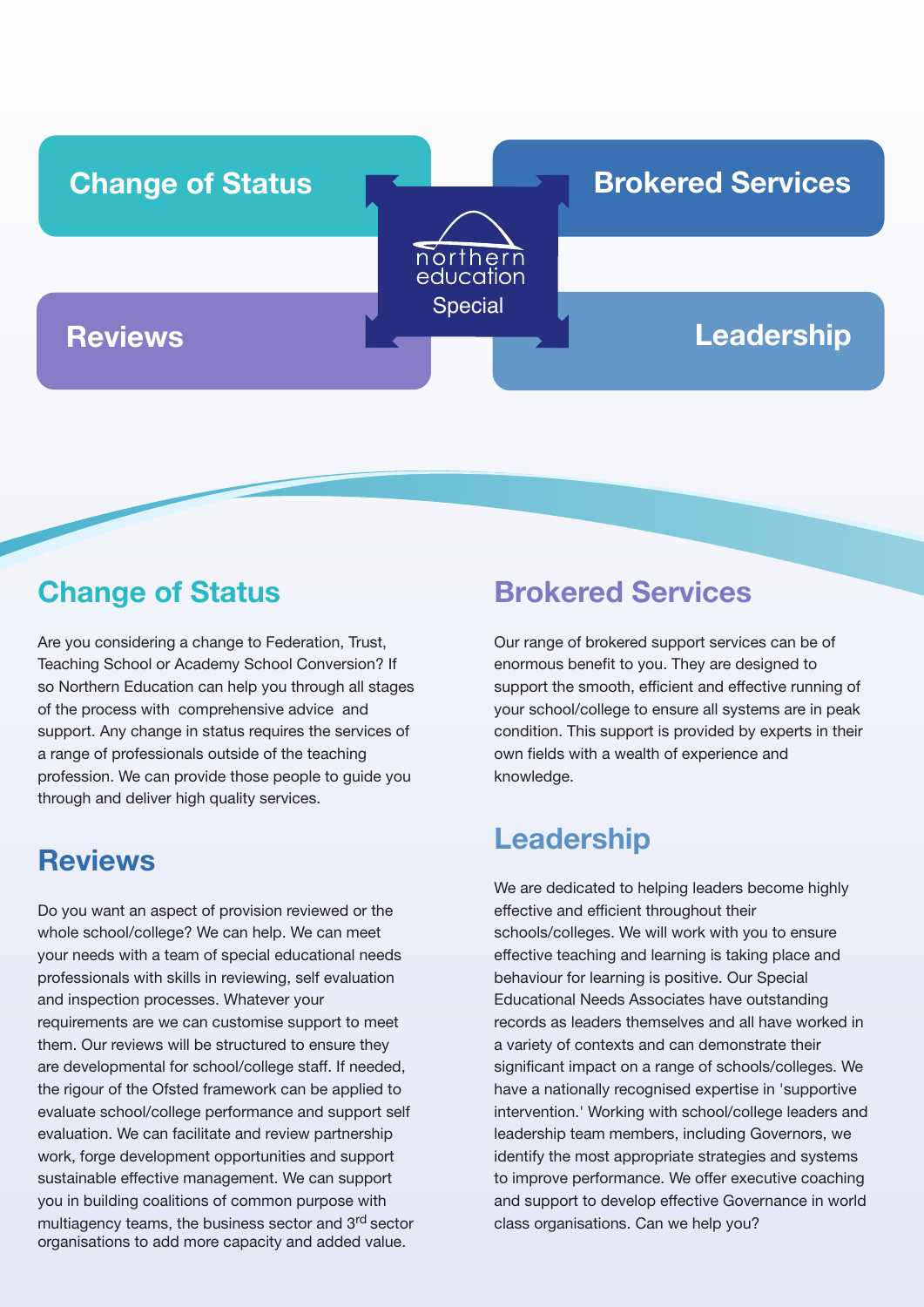### **Bespoke Quality Educational Support for Your School/College**

### **If you are interested in Special Educational Needs support from Northern Education we will provide:**

- A single point of contact for organising your support and a swift response to your requests
- An initial consultation to clearly define your needs and ensure we deliver the appropriate quality support
- The support to achieve the outcome you need and select with you the bespoke programme for your school(s)/college(s) within budget and time frame

#### **Our Guarantee to you**

We will apply our professional expertise to ensure that Northern Education services are:

- Relevant to the needs of your school(s)/college(s)
- Allied to your educational priorities
- Quality assured by Northern Education, including due diligence
- Working to an agreed code of conduct
- Providing a highly competitive quotation and keeping within budget
- Exercising sensitivity in delivering the outcomes you wish for
- **I** Delivering on time.

#### **Northern Education**

Northern Education was formed in 2000. We are a leading company dedicated to supporting improvements in services to children and young people by working with leading professionals in special schools/colleges. What makes us different is our relationships - we work with you as partners to support you to achieve your immediate needs and your long term goals. We have worked with a wide variety of special schools/collges for many years and across local authorities.